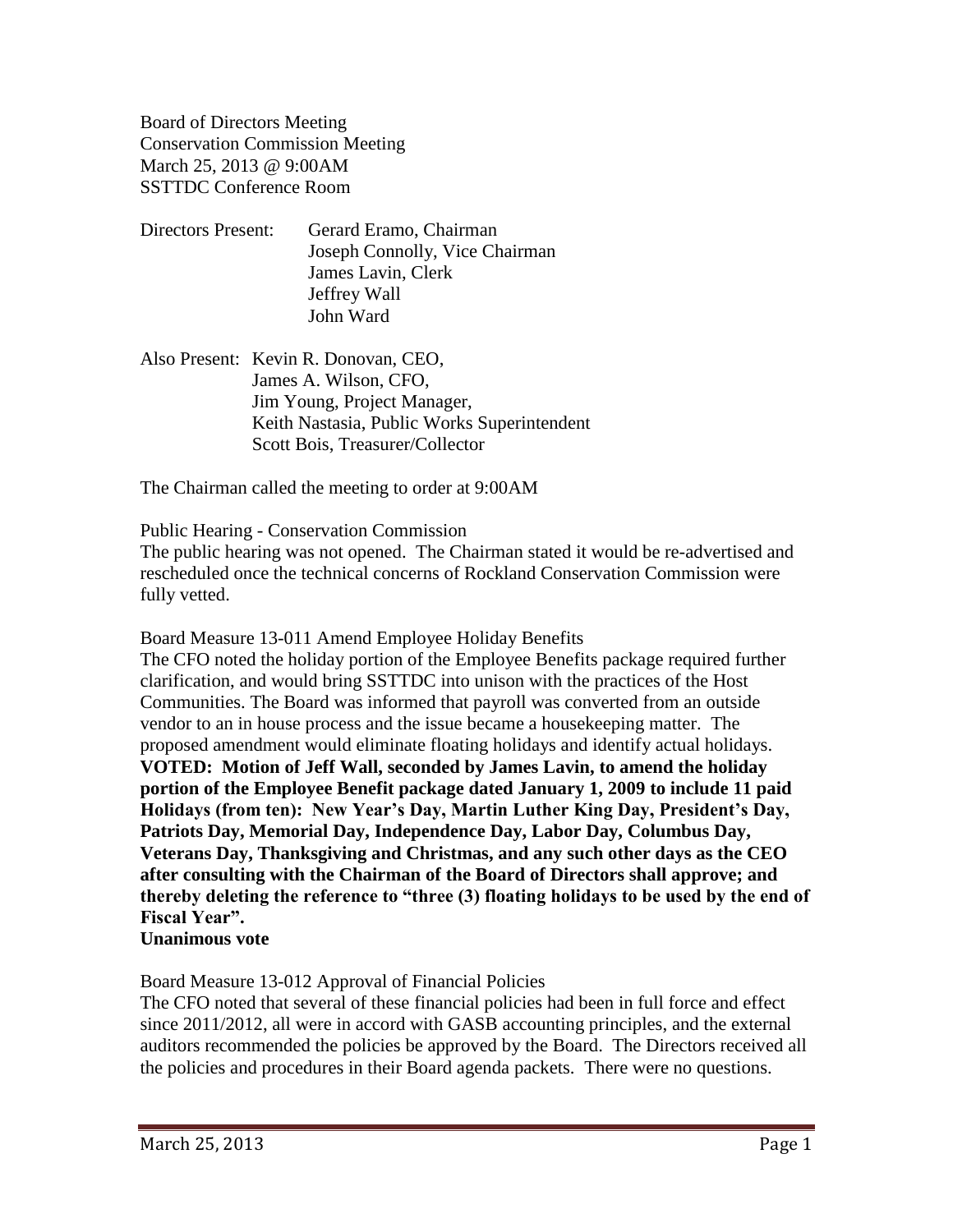## **VOTED: Motion of John Ward, seconded by Jeff Wall, to approve the following policies and procedures as required by GASB: 1) Procedures for Handling Unclaimed Checks, 2) Capital Assets, 3) Investment Policy, 4) Petty Cash Administration, 5) Financial Policies and Procedures Unanimous vote**

Board Measure 13-014 Approval of Continued Snow Deficit

The Board was informed that there was a \$2,260 balance in the snow and ice removal line item, and that invoices for the March  $8<sup>th</sup>$  snow storm had not yet arrived. As of March  $1<sup>st</sup>$  \$22,740 was expended. The CFO stated Board authority would be needed to allow the Public Works Superintendent to exceed the \$25,000 appropriation. Mr. Wilson projected a \$10K deficit, and that he intended to re-appropriate from various line items to accommodate the deficit by the end of fiscal year, and not carry forward to FY14. Mr. Connolly stated that SouthField resident complaints, received by Mr. Smart, Weymouth Town Council, were brought to the Board's attention regarding the road conditions in their neighborhood after the March  $8<sup>th</sup>$  storm (roadways owned by LNR). Mr. Ryan, LNR, (and a SouthField resident) noticed a massive deterioration of service from the first storm to the second because of a billing dispute between LNR and the contractor. Snow removal fees charged to LNR for the blizzard were10 times higher than SSTTDC expenditures. Mr. Ryan offered apologies to the Board for the last snow event and noted that steps had been taken to remedy it.

**VOTED: Motion of Joseph Connolly, seconded by James Lavin, that the Board of Directors authorizes the Public Works Superintendent to over expend Program 0620 under the Public Works Department known as Snow and Ice Removal in accord with G. L. c44 section 31D Unanimous vote**

Board Measure 13-015 Approval of Weymouth Public School Agreement The CFO stated the one year agreement would cover FY13 costs for educational services by the Weymouth Public Schools for the 22 pupils residing in SouthField. The \$230,257 one-time fee included one (1) in-house SPED student (\$20K) and one (1) out-placement SPED student (\$58K). Mr. Wilson noted that SSTTDC provided student transportation through a separate vendor. The Chairman gave kudos to the CEO and CFO for their efforts to negotiate in the best interests of both SSTTDC and Weymouth. **VOTED: Motion of James Lavin, seconded by John Ward, that the Board of Directors authorizes the Agreement between the South Shore Tri-Town Development Corporation and the Town of Weymouth dated July 1, 2012 for the payment to the Town of Weymouth for educational services provided to persons residing within SouthField. Furthermore, the Chief Executive Officer is hereby authorized to sign the Agreement with the Town of Weymouth as presented on March 25, 2013 Unanimous vote**

Transmittal of 2012 Audited Financial Statements The Board was informed that the Independent Audit report noted SSTTDC was operating in accord with various statutes and GASB pronouncements. The CFO indicated the